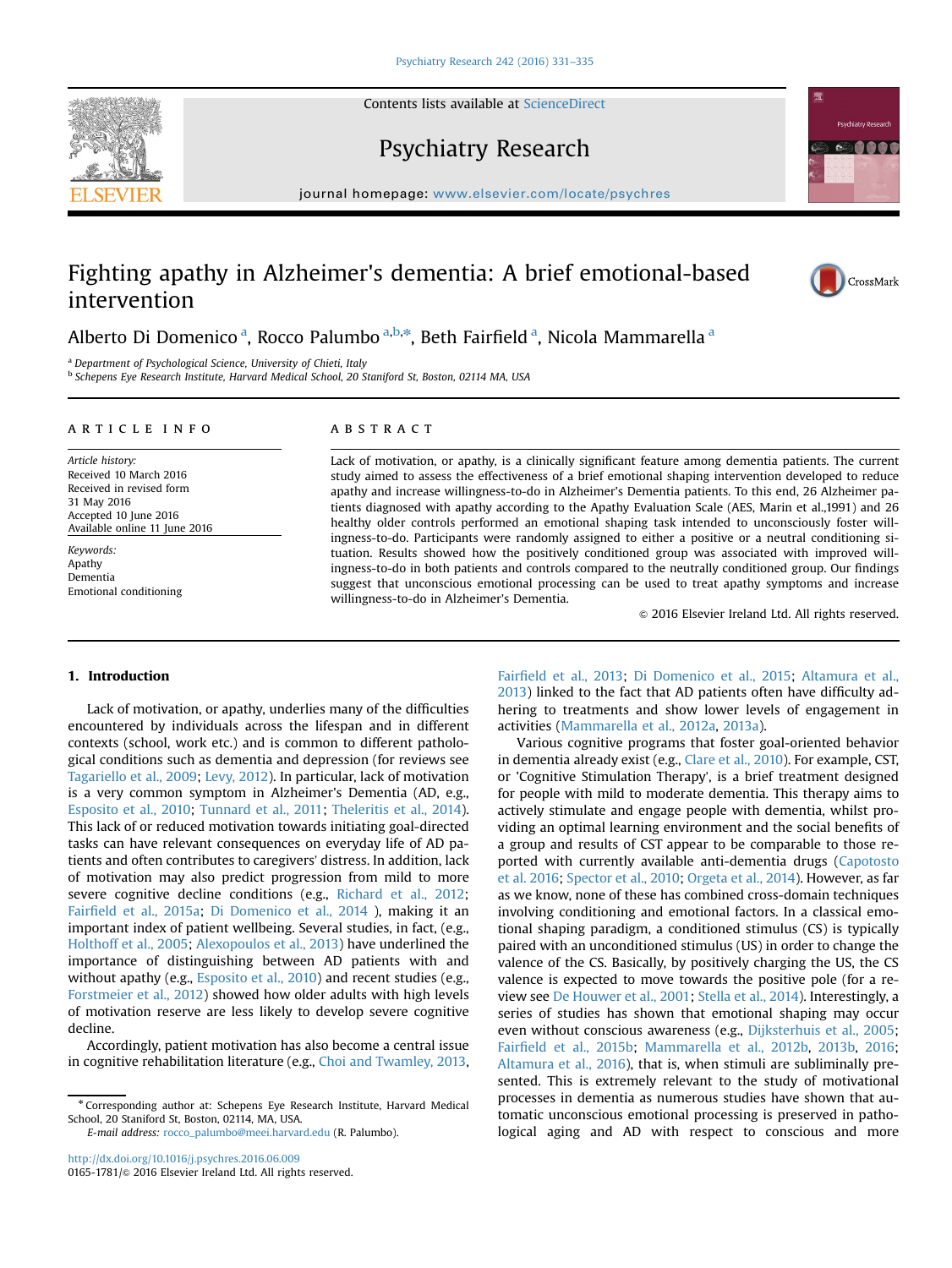deliberate processes such as reappraisal (e.g., [Henry et al., 2009;](#page-4-0) [Padovan et al., 2002;](#page-4-0) [Mammarella et al., 2015](#page-4-0)).

Nonetheless, outcomes of non-pharmacological interventions are rare, while evidence for the efficacy of pharmacological treatment of apathy is inconsistent (see [Yuen et al., 2014\)](#page-4-0). In this study, we aim to investigate whether a classical behavioral technique like conditioning can be used to develop new interventions to tackle specific aspects of apathy and/or to enhance levels of initiative in a group of Alzheimer patients with apathy. Subsequently, the focus throughout the paper will be on the lack of motivation to initiate a goal-directed activity (often cited among the peculiar symptoms of apathy, e.g., [Levy, 2012\)](#page-4-0).

Here, we carried out a proof-of-concept study in order to develop and test the efficacy of a new apathy treatment in AD. Basically, we investigated whether unconsciously shaping the emotional content of an activity or goal-directed behavior can modify the motivational level associated with that activity in AD patients.

To this end, we adopted a procedure already used by [Custers](#page-3-0) [and Aarts \(2005\)](#page-3-0) who repeatedly found that linking behavioral states to positive emotions automatically increased participants' desire to attain these states. We tested two primary hypotheses. First, we expected both patients and healthy controls to benefit from a positive valence unconscious shaping technique compared to a neutral or control condition. This benefit is indexed by a higher number of positive responses ("yes" responses) when participants are asked whether they are willing to initiate an activity. Second, if we can treat and reduce a motivational states via unconsciously conditioning the valence of goal-directed behavior, we expected AD patients to reach the same levels of motivation as the baseline in healthy controls.

#### 2. Method

#### 2.1. Participants

The study was conducted at the Geropsychology lab, Chieti, Italy over a two-year interval. Referrals for AD were obtained from clinicians (e.g., physicians or neurologists) in affiliated outpatient clinics. In particular, all patients were clinically diagnosed with probable AD based on NINCDS-ADRDA criteria [\(McKhann et al.,](#page-4-0) [1984](#page-4-0)), following procedures reported by [Bennett et al. \(2006\).](#page-3-0) Healthy older adults were recruited on a volunteer basis from Third-Age Universities in Chieti and surroundings. We chose to use healthy older adults instead of AD patients without apathy as our control group because in this study we used a modified version of the original paradigm used by [Custers and Aarts \(2005\)](#page-3-0). Therefore, we were interested in examining whether the modified increased "motivation to do" with healthy older adults as well. Apathy AD patients were selected from a group of 60 CE patients. In order to select apathy AD participants, we screened the group of 60 CE patients with the Geriatric Depression Scale (GDS, [Yesavage, 1988\)](#page-4-0) to for depression. The GDS is a 30-item self-report assessment that asks for a "yes" or "no" response. The grid sets a range of 0–9 as "normal", 10–19 as "mildly depressed", and 20–30 as "severely depressed". To screen for apathy, we used the Apathy Evaluation Scale (AES, [Marin et al.,1991\)](#page-4-0). The AES is an 18-item self-report assessment that uses a 4-point Likert-type scale (from "not at all" to "a lot"). High AES scores indicate more apathy. Inclusion criteria for the apathy group were: (1) a score higher than 45 on the AES and (2) absence of major depressive symptoms as measured by the GDS. 26 apathy AD patients corresponded to inclusion criteria.

From a larger group of 60 CE patients, we recruited 26 apathy AD patients. We also recruited 26 healthy controls. As shown in Table 1, AD patients performed worse than control participants on all tests of cognitive functioning. Participants were also screened

| Table 1                |  |
|------------------------|--|
| Demographics by Group. |  |

|                                 | AD patients  |      | Controls     |      |
|---------------------------------|--------------|------|--------------|------|
| Characteristic/task             | м            | SD   | М            | SD   |
| Age                             | 70.46        | 2.63 | 70.88        | 2.94 |
| Gender                          | (12 M, 14 F) |      | (12 M, 14 F) |      |
| Education                       | 10.92        | 4.15 | 10.54        | 3.66 |
| MMSE $($ of 30 $)$ <sup>*</sup> | 19.35        | 1.94 | 26.77        | 1.45 |
| Phonemic Word Fluency (of 34)   | 7.22         | 1.08 | 11.53        | 1.42 |
| GDS                             | 4.42         | 2.64 | 4.00         | 2.62 |
| <b>AES</b>                      | 53.46        | 2.58 | 23.96        | 2.27 |

Note. MMSE=Mini Mental State Exam ([Folstein et al., 1975](#page-3-0)); Word Fluency from [Mondini et al. \(2011\);](#page-4-0) GDS=Geriatric Depression Scale [\(Yesavage, 1988\)](#page-4-0); AES=Apathy Evaluation Scale [\(Marin et al.,1991](#page-4-0)).

 $p < 0.01$ .

for depression to ensure that depressive conditions would not affect participant performance and apathy. We used the Geriatric Depression Scale (GDS, [Yesavage, 1988\)](#page-4-0) to screen for depression. The GDS is a 30-item self-report assessment that asks for a "yes" or "no" response. The grid sets a range of 0–9 as "normal", 10–19 as "mildly depressed", and 20–30 as "severely depressed". To screen for apathy, we used the Apathy Evaluation Scale (AES, [Marin et](#page-4-0) [al.,1991\)](#page-4-0). The AES is an 18-item self-report assessment that uses a 4-point Likert-type scale (from "not at all" to "a lot"). High AES scores indicate more apathy. Inclusion criteria for the apathy group were: (1) a score higher than 45 on the AES and (2) absence of major depressive symptoms as measured by the GDS. Inclusion criteria for healthy controls were: (1) a score lower than 30 on the AES and (2) absence of major depressive symptoms as measured by the GDS. Participants were excluded if they had a neurologic disorder (other than Alzheimer's dementia for the patient groups), a psychiatric disorder (e.g., major depression or anxiety), uncorrected severe vision or hearing impairments, a history of learning disability, impaired basic attention or visuospatial abilities, or impaired comprehension. The two groups were wellmatched demographically. There were no significant betweengroup differences in age, gender, education, and depression. Finally, participants were not concurrently involved in any cognitive or, generally speaking, psychosocial rehabilitative interventions at any time during the study. The Departmental ethics committee approved this study, and written informed consent was obtained from all participants or their caregivers (i.e., legally authorized representatives), where appropriate. All procedures contributing to this work comply with the ethical standards of the relevant national and institutional committees on human experimentation and with the Helsinki Declaration of 1975, as revised in 2008.

#### 2.2. Design

Following referral and screening, participants were assigned to either the AD patients with apathy or the healthy control group. In addition, for both groups, half of the participants were assigned to the positively valenced condition and the other half to the neutral control condition. Participants were randomized to positive or neutral conditions and were blind to the assigned condition.

Participants completed a range of psychological measures first and subsequently took part in the emotional experimental intervention. All AD patients with apathy were able to complete the task since the experimental intervention per sé was very brief. This was a mixed design with a 2 (Conditioned Stimulus: Nonword vs. Activity) within-subject  $\times$  2 (Unconditioned Stimulus: Neutral vs. Positive)  $\times$  2 (Group: AD patients vs. Controls) between-subjects manipulation.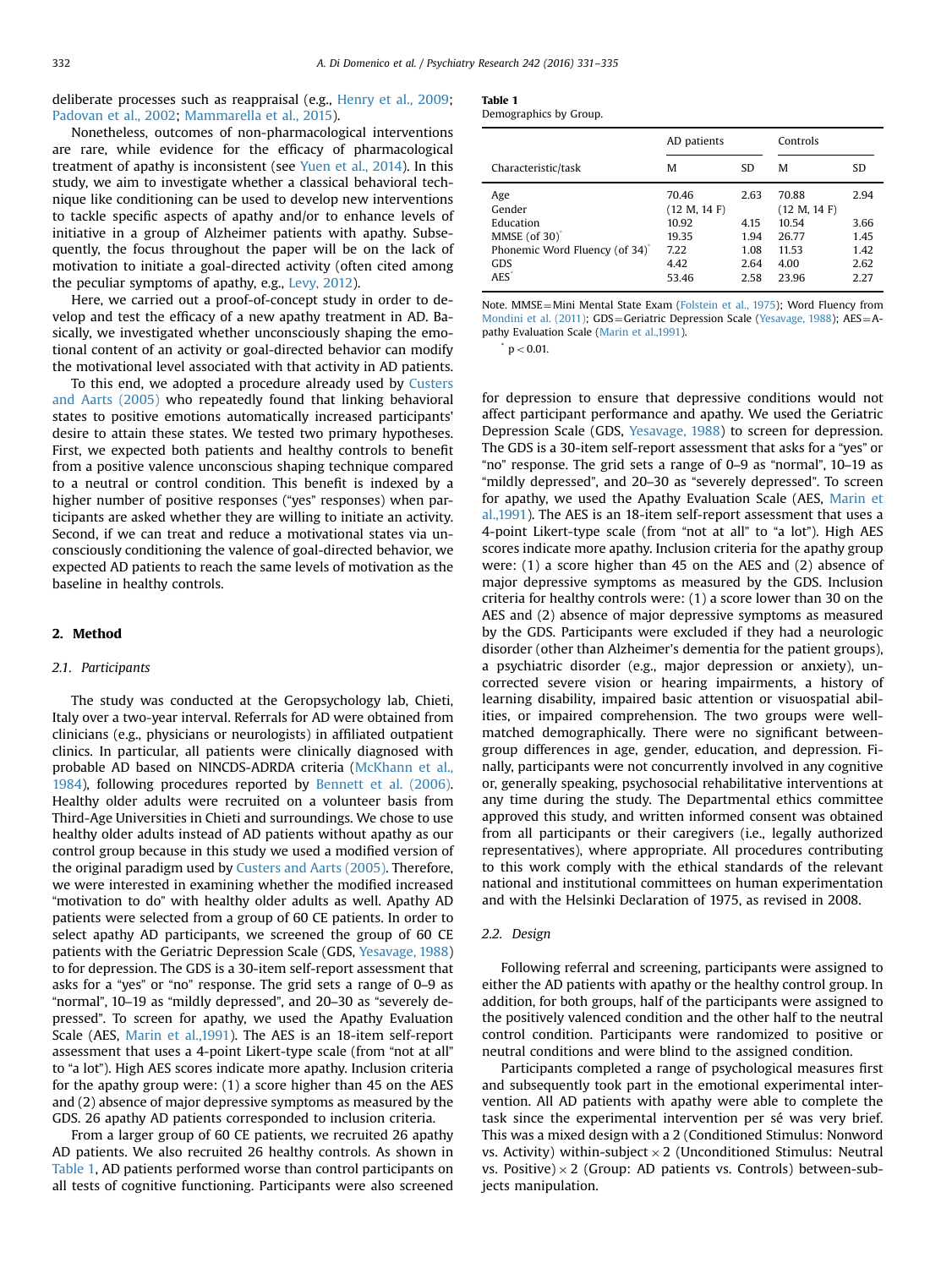#### 2.3. Material and procedure

We conducted a pilot study before running the experiment in order to identify a series of neutral activities. In particular, we selected 24 neutral ( $M = 5.15$  on a 9-point scale from 1 absolutely negative to 9 absolutely positive) everyday activities (e.g., make a telephone call, put a pair of glasses on, fold a napkin, etc.) to serve as CS and then anagrammed the activities in order to obtain 24 nonwords that would also serve as CS. Furthermore, we selected 12 positive ( $M = 8.11$  on a 9-point scale) and 12 neutral ( $M = 4.92$ ) words from the Italian version of the Affective Norms for English Words (The adaptation of the Affective Norms for English Words (ANEW) for Italian, Montefi[nese et al., 2014](#page-4-0)). As for the English version, the Italian ANEW provides a set of normative emotional ratings for a large number of words in the Italian language in terms of pleasure, arousal, and dominance as well other three subjective psycholinguist indexes (familiarity, imaginability, and concreteness) and five objective psycholinguistic indexes (e.g., word frequency).

We presented the experimental emotional intervention on an 85-Hz computer screen. Each participant completed a total of 24 trials. 12 trials presented an activity as CS and the same activity at test, while the other half presented a non-word anagram of the activity as CS but the corresponding activity at test. Each activity was randomly presented as CS activity or CS non-word anagram across subjects.

In particular, each trial started with a fixation cross in the center of the screen for 500 ms. followed by a row of Xs (premask) that remained on the screen for 500 ms. After the pre-mask, the CS activity (e.g., fold a napkin) or a nonword anagram of an activity was presented for 23 ms. followed by another row of Xs (postmask) for 100 ms. This was followed by the US (a neutral or a positive word) which remained on the screen for 150 ms. Finally, in the successive 23 ms interval either a dot appeared or the screen remained blank. After a delay of 2500 ms, an activity appeared and participants were asked to indicate whether they would like to engage in it or not by pressing a "yes" or "no" key. In addition, participants were instructed to note if a dot had appeared or not before pressing the "yes" or "no" key. The following trial started immediately after the participant's response was recorded. We maintained the temporal windows for the presentation of dots, CS and US as done in the original paradigm. At the end of the intervention session, participants indicated aloud how many dots they had seen. We included this secondary task in order to ensure that participants paid attention to the screen. Response time was self-paced. The whole study involved a single 40 min session that could be divided in two 20 min sessions if participants showed fatigue.

Before the experimental phase, participants competed a series of practice trials with anagrams as CS and neutral words as US stimuli until they fully understood the task. After completing the intervention, participants were thoroughly debriefed and we checked for awareness of the subliminally presented stimuli. All participants were unaware of the presentation of the activity words and of the true nature of the study.

### 3. Results

All data were analyzed with SPSS version 20 (SPSS Inc., USA). Analyses were conducted using ANOVAs, with Group (AD patients vs. Controls) and Unconditioned Stimulus (Neutral vs. Positive) as a between-subjects factor. Where necessary, post-hoc comparisons were conducted. Results are shown in Table 2.

The proportion of "yes" responses across the 12 wanting questions per CS condition (activity vs. nonword) was subjected to an

#### Table 2

Mean scores (standard deviation in parentheses) for each Group according to the Conditioned. (Activity vs. Nonwords) and Unconditioned Stimulus (Positive vs. Neutral).

|                             | AD patients              |                          | Controls                 |                          |
|-----------------------------|--------------------------|--------------------------|--------------------------|--------------------------|
|                             | Positive                 | Neutral                  | Positive                 | Neutral                  |
| Activity<br><b>Nonwords</b> | 0.46(0.14)<br>0.22(0.13) | 0.18(0.09)<br>0.20(0.07) | 0.67(0.16)<br>0.42(0.15) | 0.45(0.14)<br>0.48(0.13) |

analysis of variance (ANOVA), according to the design. We found a main effect of the Group,  $F(1,48) = 54.07$ ,  $p < 0.001$ ,  $\eta_p^2 = 0.529$ , since healthy controls showed a higher number of wanting responses compared to patients. We detected a main effect of CS, F  $(1,48) = 58.91, p < 0.001, \eta_p^2 = 0.551$ , because participants who received an activity as CS showed an increase in wanting compared to participants who were presented with nonwords as CSs. Finally, the ANOVA evidenced a main effect of US,  $F(1,48) = 11.58$ ,  $p < 0.01$ ,  $n_p^2$ =0.194, showing how participants exposed to positive USs showed a higher number of wanting responses compared with participants who were exposed to neutral USs. The absence of valence in the neutral word inhibits the formation of the motivational link that is instead, created between the positive stimulus and the activity. In fact, as stated, we believe that it is this orientation towards positive emotions that motivates an increase in the desire to engage in everyday activities.

The interaction  $CS \times US$  was also significant,  $F(1,48) = 85.4$ ,  $p < 0.001$ ,  $\eta_p^2 = 0.64$  because when activities were presented as CSs, participants for whom these states were linked to positive USs reported that they wanted to attain those activities more than all other conditions (Tukey test,  $p < 0.001$ ). As expected, the threeway interaction was not significant,  $F(1,48)=0.08$ ,  $p=0.78$ ,  $n_p^2$  = 0.002, due to the fact that positive words following activities increased motivation in both groups compared to neutral words (planned comparisons  $p < 0.001$ ). Noteworthy, the performance of patients with positive words on activities reached the level of performance of controls with neutral words on activities (planned comparisons,  $p=0.44$ ).

#### 4. Discussion

The current proof-of-concept study aimed to test the effectiveness of a new emotional shaping intervention as a brief treatment for apathy in dementia. To this end, we modified a paradigm developed by [Custers and Aarts \(2005\)](#page-3-0) to include everyday activities and investigated whether apathy patients could be unconsciously conditioned to increase their willingness-to-do. Our findings suggest that our brief experimental intervention was effective in increasing patients' immediate motivation. In particular, the group of apathy patients who were positively conditioned showed a higher number of "yes" responses compared to the group of control patients. In addition, apathy patient motivation reached the level of healthy controls baseline motivation.

We also replicated the large advantage of activities as a conditioned stimuli compared to nonword anagrams, in line with [Custers and Aarts \(2005\)](#page-3-0). This indicates that it is the activation of activity (rather than of nonsense material) associated with positive affect that instigates this activity automatically. That is, when an activity is linked to positive affect, this link unconsciously operates as motivation for willingness-to-do and the desire to engage in that activity.

Altogether, these results are relevant for two reasons. First, they showed that, differently from controlled and explicit emotional processing, unconscious emotional processing is preserved in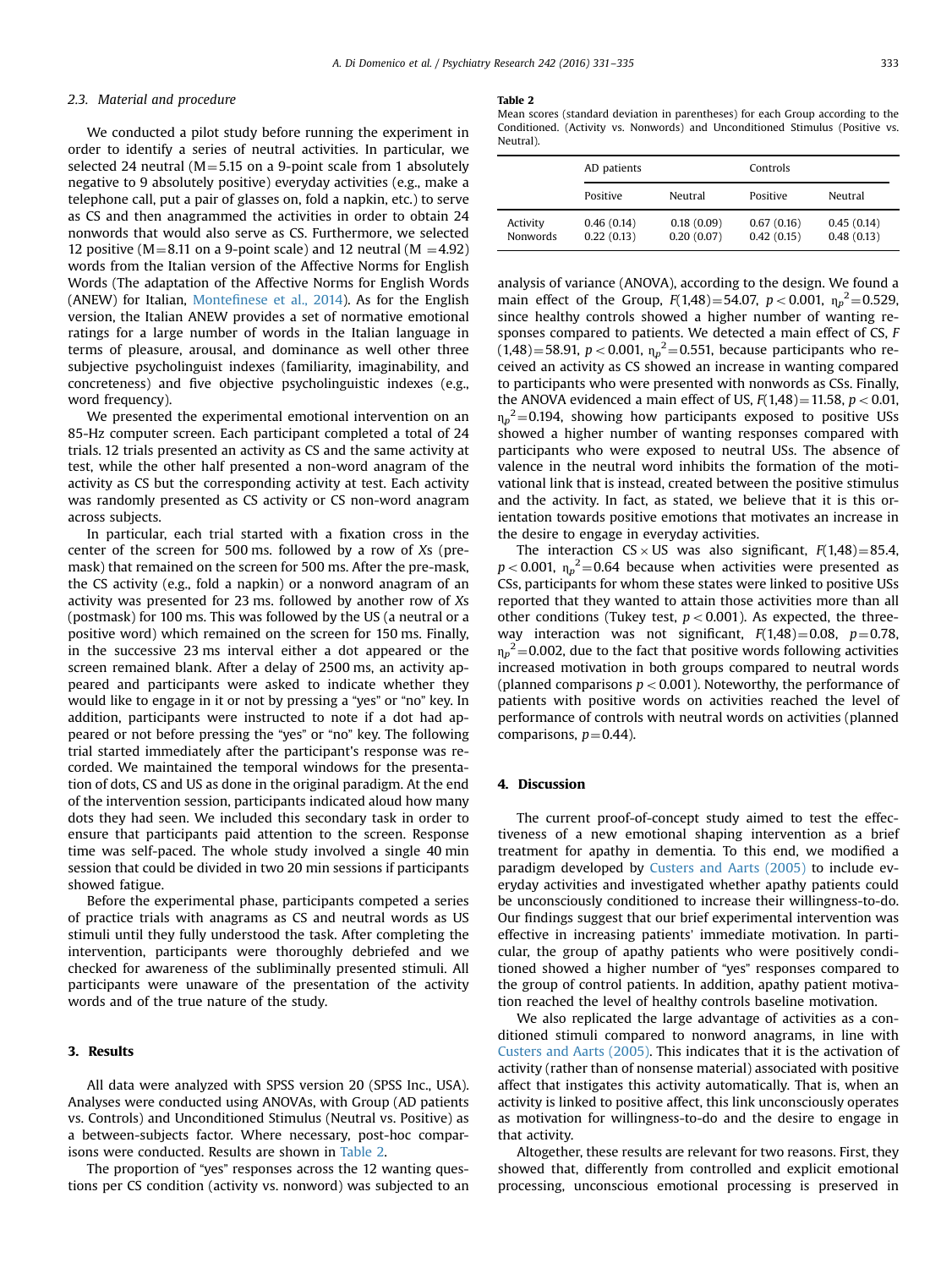<span id="page-3-0"></span>dementia and can be used to increase current motivational states. The implicit nature of this emotional association was guaranteed by the fact that participants were not informed about the true nature of the task, but they knew they were taking part in a study about attention. Moreover, we used a subliminal presentation of stimuli (emotional shaping). Both conditions reduced the intervention of demand characteristics and ruled out the possibility that the association between the activity and positive affect becoming explicit.

Second, results are crucial for the development of new rehabilitation programs since it is clear that cognitive functioning rehabilitation alone is not sufficient for functional improvement in dementia. Targeting motivational aspects before or together with cognitive processing may prove crucial in improving willingnessto-do and help delaying later deterioration stages. In fact, advantages of this conditioning with respect to other more classical interventions are brevity and the use of emotional stimuli to incur emotional shaping that can take place even without conscious awareness. Clinicians should be aware that lack of motivation, or apathy, is a clinically significant feature among dementia patients and that, although there are challenges in distinguishing apathy from depression in AD patients, attention needs to be focused on emotional shaping interventions that can modify patients willingness to do. Moreover, the clinical implications of reducing caregiver stress by increasing the desire to carry out everyday activities in AD patients can have effects on many social and economic implications.

Finally, there were several limitations to the current study. One is the effectiveness of our intervention in terms of long-term effects. We showed, in fact, that apathy patients increased their willingness to do during the current program. However, we do not know whether repetition and later assessments may detect long lasting benefits and even generalization. Moreover, in terms of sample size, the current study was also relatively modest with respect to typical cognitive program studies. Our sample size, however, reflected the difficulty in recruiting AD apathy patients with no history of depression. Also, it must be noted that although different studies have shown that apathy and depression are different constructs (e.g., [Levy et al., 1998,](#page-4-0) [Marin, 1991](#page-4-0)), the GDS (30 items version) is composed of at least 7/8 items that could refer to the loss of motivation toward activities and apathy (as example item 1,3,4,12,19,20,27). Thus, partial scores for items of GDS also may reflect apathy. Future studies need to consider this when distinguishing apathy and depression.

Moreover, in this intervention we used a single task with emotional stimuli, an emotional shaping task. Future studies need to investigate the use of other tasks with emotional stimuli as well and may benefit from incorporating long-term motivational assessments into this intervention and examine more deeply the different apathy factors that are best tackled by this type of treatment.

Another consideration pertains the fact that linking an activity to positive affect may increase people's wanting to attain the activity, but this does not necessarily correspond to actually executing the action. Only if people have the opportunity to accomplish their wanting, then they may engage in that activity. The association with positive affect signals that the activity is desired and worth pursuing but the emergence of an action depends on the situation and it may occur at different time lags. Further studies may help understanding whether Alzheimer's patients are capable of keeping in mind this association and work for execution at different time lags.

In sum, the current study is the first to demonstrate the effectiveness of an emotional shaping intervention for treating apathy in AD patients. We detected a significant improvement in the immediate level of willingness to do in the group of patients that were treated with positively charged emotional stimuli. We believe that lack of motivation is the crucial factor in mediating cognitive and everyday functioning in dementia, and deserve further investigation.

#### Acknowledgements

We thank all older participants and their caregivers for their participation.

#### References

- Alexopoulos, G.S., Hoptman, M.J., Yuen, G., Kanellopoulos, D., Seirup, J.K., Lim, K.O., Gunning, F.M., 2013. Functional connectivity in apathy of late-life depression: a preliminary study. J. Affect. Disord. 149, 398–405. [http://dx.doi.org/10.1016/j.](http://dx.doi.org/10.1016/j.jad.2012.11.023) [jad.2012.11.023](http://dx.doi.org/10.1016/j.jad.2012.11.023).
- Altamura, M., Padalino, F.A., Mammarella, N., Fairfield, B., Balzotti, A., Di Domenico, A., Bellomo, A., 2013. Are all forms of feature binding disturbed in schizophrenia? evidence from a central vs. peripheral distinction in working memory. Psychiatry Res. 209 (1), 9–14. [http://dx.doi.org/10.1016/j.psychres.2012.11.015.](http://dx.doi.org/10.1016/j.psychres.2012.11.015)
- Altamura, M., Padalino, F.A., Stella, E., Balzotti, A., Bellomo, A., Palumbo, R., Fairfield, B., 2016. Facial emotion recognition in bipolar disorder and healthy aging. J. Nerv. Ment. Dis. .<http://dx.doi.org/10.1097/NMD.0000000000000453>
- Bennett, D.A., Schneider, J.A., Aggarwal, N.T., Arvanitakis, Z., Shah, R.C., Kelly, J.F., Wilson, R.S., 2006. Decision rules guiding the clinical diagnosis of Alzheimer's disease in two community based cohort studies compared to standard practice in a clinic-based cohort study. Neuroepidemiology 27, 169–176. [http://dx.doi.](http://dx.doi.org/10.1159/000096129) [org/10.1159/000096129.](http://dx.doi.org/10.1159/000096129)
- Choi, J., Twamley, E.W., 2013. Cognitive rehabilitation therapies for Alzheimer's disease: a review of methods to improve treatment engagement and self-efficacy. Neuropsychol. Rev. 23, 48–62. [http://dx.doi.org/10.1007/](http://dx.doi.org/10.1007/s11065-013-9227-4) [s11065-013-9227-4](http://dx.doi.org/10.1007/s11065-013-9227-4).
- Clare, L., Linden, D.E., Woods, R.T., Whitaker, R., Evans, S.J., Parkinson, C.H., Rugg, M. D., 2010. Goal-oriented cognitive rehabilitation for people with early-stage Alzheimer disease: a single blind randomized controlled trial of clinical efficacy. Am. J. Geriatr. Psychiatry 18, 928–939. [http://dx.doi.org/10.1097/](http://dx.doi.org/10.1097/JGP.0b013e3181d5792a) [JGP.0b013e3181d5792a.](http://dx.doi.org/10.1097/JGP.0b013e3181d5792a)
- Custers, R., Aarts, H., 2005. Positive affect as implicit motivator: on the nonconscious operation of behavioral goals. J. Personal. Soc. Psychol. 89, 129–142. [http://dx.doi.org/10.1037/0022-3514.89.2.129.](http://dx.doi.org/10.1037/0022-3514.89.2.129)
- De Houwer, J., Thomas, S., Baeyens, F., 2001. Association learning of likes and dislikes: a review of 25 years of research on human evaluative conditioning. Psychol. Bull. 127, 853–869. [http://dx.doi.org/10.1037/0033](http://dx.doi.org/10.1037/00332909.127.6.853)–2909.127.6.853.
- Di Domenico, A., Fairfield, B., Mammarella, N., 2014. Aging and others' pain processing: implications for hospitalization. Curr. Gerontol. Geriatr. Res. . [http://dx.](http://dx.doi.org/10.1155/2014/737291) [doi.org/10.1155/2014/737291](http://dx.doi.org/10.1155/2014/737291)
- Di Domenico, A., Palumbo, R., Mammarella, N., Fairfield, B., 2015. Aging and emotional expressions: is there a positivity bias during dynamic emotion recognition? Front. Psychol. 6.<http://dx.doi.org/10.3389/fpsyg.2015.01130>.
- [Dijksterhuis, A., Aarts, H., Smith, P.K., 2005. The power of the subliminal: on sub](http://refhub.elsevier.com/S0165-1781(16)30423-1/sbref11)[liminal persuasion and other potential applications. In: Hassin, R.R., Uleman, J.](http://refhub.elsevier.com/S0165-1781(16)30423-1/sbref11) [S., Bargh, J.A. \(Eds.\), The New Unconscious. Oxford University Press, New York,](http://refhub.elsevier.com/S0165-1781(16)30423-1/sbref11) [pp. 77](http://refhub.elsevier.com/S0165-1781(16)30423-1/sbref11)–106.
- Capotosto, E., Gardini, S., Faggian, S., Piras, F., Belacchi, C., Mantoan, V., Salvaiolo, E., Pradelli, S., Borella, E., 2016. Cognitive Stimulation Therapy in the Italian context: its efficacy in cognitive and non- cognitive measures in older adults with dementia. Int. J. Geriatr. Psychiatry http://dx.doi.org/10.1002/gps.4521.
- Esposito, F., Rochat, L., Van der Linden, A.C.J., Lekeu, F., Quittre, A., Charnallet, A., Van der Linden, M., 2010. Apathy and executive dysfunction in Alzheimer disease. Alzheimer Dis. Assoc. Disord. 24, 131–137. [http://dx.doi.org/10.1097/](http://dx.doi.org/10.1097/WAD.0b013e3181c9c168) [WAD.0b013e3181c9c168](http://dx.doi.org/10.1097/WAD.0b013e3181c9c168).
- Fairfield, B., Mammarella, N., Di Domenico, A., 2013. Centenarians holy memory: is being positive enough? J. Gen. Psychol. 174 (1), 42-50. http://dx.doi.org [10.1080/00221325.2011.636399](http://dx.doi.org/10.1080/00221325.2011.636399).
- Fairfield, B., Mammarella, N., Di Domenico, A., 2015a. Motivated goal pursuit and working memory: are there age-related differences? Motiv. Emot. 39 (2), 201–215. <http://dx.doi.org/10.1007/s11031-014-9428-z>.
- Fairfield, B., Mammarella, N., Di Domenico, A., Palumbo, R., 2015b. Running with emotion: when affective content hampers working memory performance. Int. J. Psychol. 50 (2), 161–164. <http://dx.doi.org/10.1002/ijop.12101>.
- Folstein, M.F., Folstein, S.E., McHugh, P.R., 1975. Mini-mental state. A practical method for grading the cognitive state of patients for the clinician. J. Psychiatr. Res. 12 (3), 189–198. [http://dx.doi.org/10.1016/0022-3956\(75\)90026-6.](http://dx.doi.org/10.1016/0022-3956(75)90026-6)
- Forstmeier, S., Maercker, A., Maier, W., van den Bussche, H., Riedel-Heller, S., Kaduszkiewic, H., Pentzek, M., Weyerer, S., Bickel, H., Tebarth, F., Luppa, M., Wollny, A., Wiese, B., Wagner, M., AgeCoDe Study Group, 2012. Motivational reserve: Motivation-related occupational abilities and risk of mild cognitive impairment and Alzheimer disease. Psychol. Aging 27, 353–363. [http://dx.doi.](http://dx.doi.org/10.1037/a0025117) [org/10.1037/a0025117.](http://dx.doi.org/10.1037/a0025117)